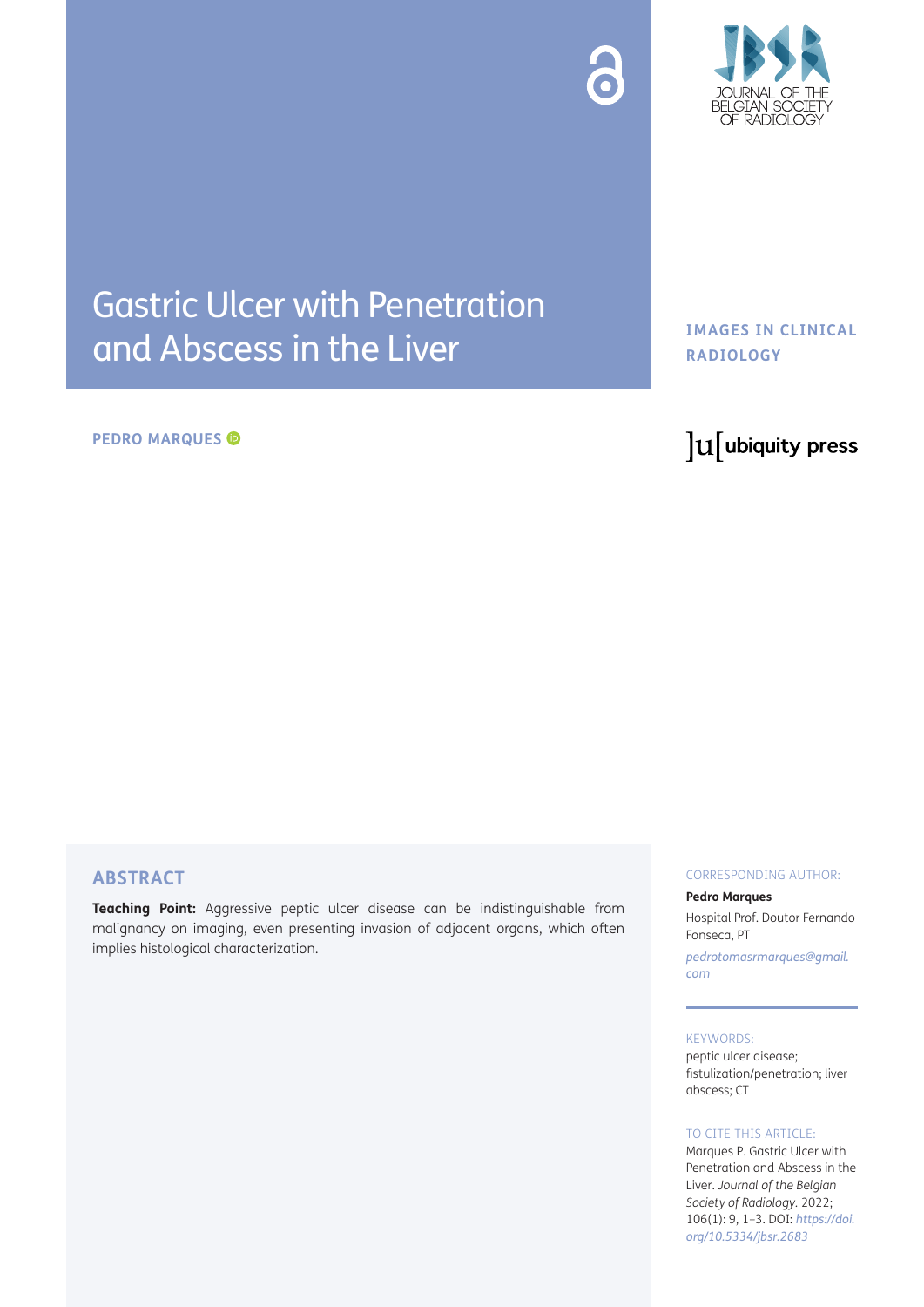#### **CASE HISTORY**

A 72-year-old male presented to the emergency department due to rectorrhagia on the night before. He reported dark stools over the previous month. His past medical history was relevant for peptic ulcer disease (PUD) and atrioventricular block. Physical examination revealed normal vital signs and the rectal examination showed neither bleeding, fissure, nor hemorrhoidal pathology. On blood analysis, severe anemia (5.8 g/dL), leukocytosis  $(12.4 \times 10^9$ /L), and increased C-reactive protein levels (16 mg/dL) were found. The patient underwent a blood transfusion and upper digestive endoscopy (UDE), which revealed a large ulcer next to the antrum, with pearly bottom and congestive edges. Biopsies were done. The patient underwent abdominopelvic computed tomography (CT) after intravenous and oral contrasts, which revealed an irregular thickening of the antral/inferior region of the lesser gastric curvature (blue arrow on coronal reformation, **[Figure 1](#page-1-0)**), with a 1.6 × 1.9 cm gastric wall defect communicating to the liver (red arrows on **[Figure 1](#page-1-0)** and axial slice, **[Figure 2](#page-1-1)**). A large (>10 cm) hepatic collection was also identified, in continuity with the gastric lumen, predominantly containing liquid, multiple internal gas bubbles and oral contrast (asterisk on **[Figures](#page-1-0)  [1](#page-1-0)[–2](#page-1-1)**). These aspects were compatible with a large liver abscess due to penetration from a gastric ulcer. Absence of signs of peritoneal carcinomatosis and metastases



<span id="page-1-0"></span>**Figure 1.**

<span id="page-1-1"></span>